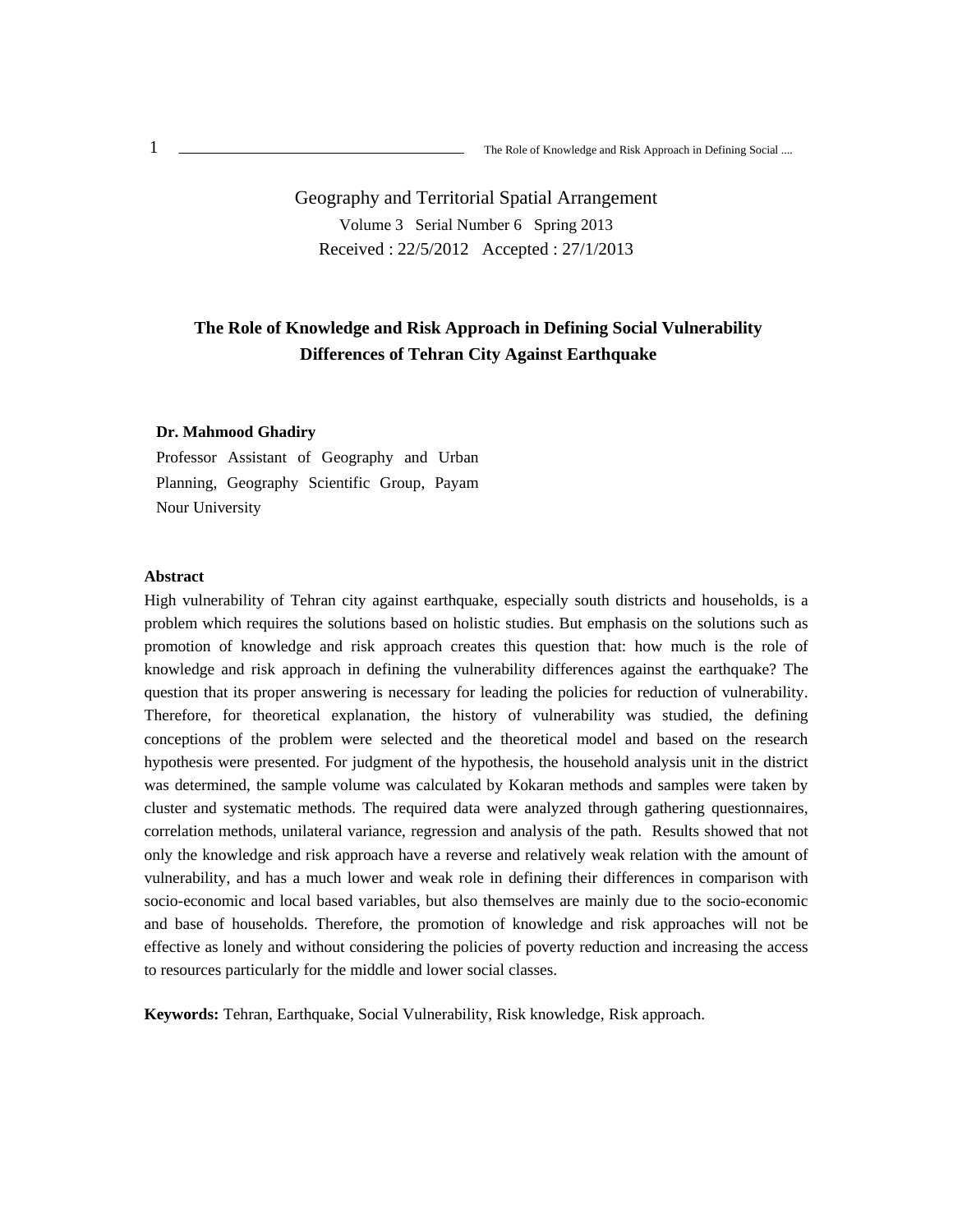Geography and Territorial Spatial Arrangement Volume 3 Serial Number 6 Spring 2013 Received : 3/6/2012 Accepted : 31/1/2013

### **Analysis and Assessment of Good Urban Governance in Iran Case study: Kashmar City**

**Dr. Issa Ebrahimzadeh** 

Associate Professor of Urban Planning Geography University of Sistan and Baluchestan

**Morteza Asadian** 

M.Sc of Urban Planning Geography University of Sistan and Baluchestan

#### **Abstract**

The results of analyzing the good urban governance in this survey showed that kashmar city council couldn't take confirmation score from transparency, publicity, Role Of Law and efficiency and effectiveness and it's Function is not in a proper level. Except in responsibility it's function was realtively positive. So in general, city council of kashmar didn't act success fully for affordability of good urban governance. Therefore basic hypothesis of this study that was predicted would be affordable via mutual cooperation of Islamic city council , government and people ,at least was rejected in the case study. This out come leads us to an important approach that , the systems of administration in Iran depends on pattern of urban soverity not urban governance. So, according to principle of good urban governance like, efficiency and effectiveness, democracy, justice, responsibility and etc. It is essencial for citizens in both public & private parts and totally in the form of civil society , to enter in to decision making and administrating parts of affairs in cities. In this way below items should be considered: In stead of attention to state part in two axes of the government of minarity and the government of majority, and according to the features of Iran society and with consideration of dynamic & organic relation between government & other parts and making balance between them, the position of government should be defined. Its realm of activity should be reviewed.

- The position of councils in managerial system of country should be determined and re defined.

- More authority Should given to municipals and Islamic councils of cities for planning and developing urban management.

- Effort for developing civil organization and paving the road for more public participation.

**Keywords**: Good governance, City council, Transparency, Efficiency and effectiveness, Role of law, Kashmar city.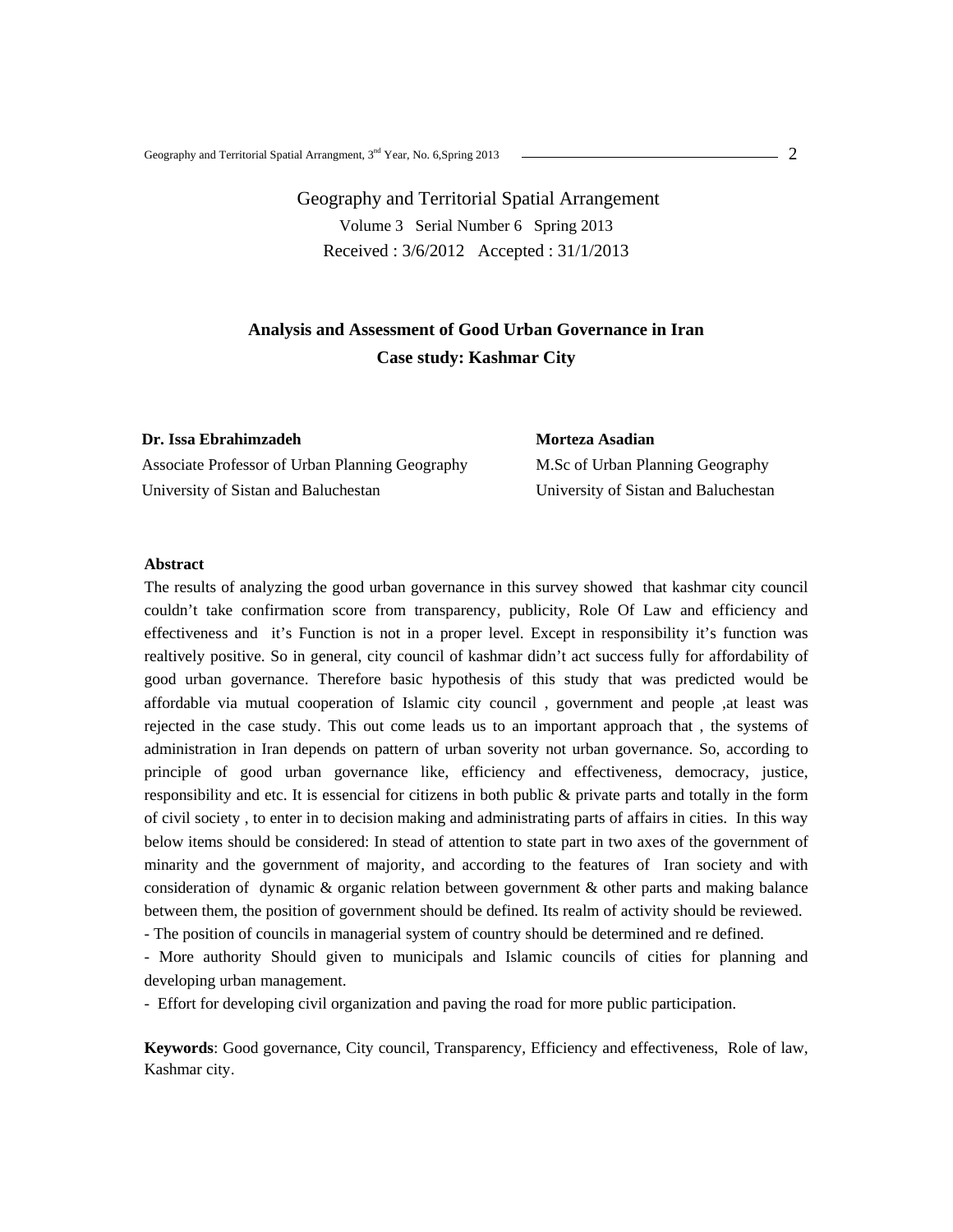Geography and Territorial Spatial Arrangement Volume 3 Serial Number 6 Spring 2013 Received : 3/7/2012 Accepted : 23/2/2013

## **Prioritizing Variables Influencing on Visitors' Perception of Crowding at Margoon Waterfall**

#### **Dr. Mahmoud Ziyaiee**

PhD of Geography and urban Planning, professor assistant of tourism management, Management and Accounting University, Allameh-e- Tabatabaiee University

#### **Fatemeh Shekari**

M.S student of Tourism Management, Marketing branch, Management and Accounting University, Allameh-e-Tabatabaiee University

#### **Abstract**

One of the main purposes of outdoor recreation management is to provide high quality of recreational chances and measuring tourism social carrying capacity is a managerial tool to achieve this objective. Besides, social carrying capacity is closely associated with 'perceived crowding" by visitors. A review of literature in outdoor recreation suggests that when resource social carrying capacity is violated, crowding occurs; crowding causes visitors' experience quality to decline and as a result resource utility decreases. Since no research in Iran has been directed at variables influencing visitors' perceived crowding, the purpose of this study was to identify and prioritize these variables. To achieve this goal, a field study was conducted in 2011 Norouz Holliday at Margoon Waterfall using visitor's questionnaire. Study sample were chosen from domestic tourists visiting Margoon Waterfall. Descriptive-inferential statistics were used for the analysis. Results from 273 questionnaires analyzed, showed that 4 variables contribute to visitors' perceived crowding at Margoon Waterfall respectively: expectation from number of others, lack of parking space, other visitors' behavior, lack of picnic space. In addition, there were statically significant difference between perceived crowding and location at site.

**Keywords:** Social carrying capacity; Perceived crowding; Recreational Experience Quality; Margoon Waterfall.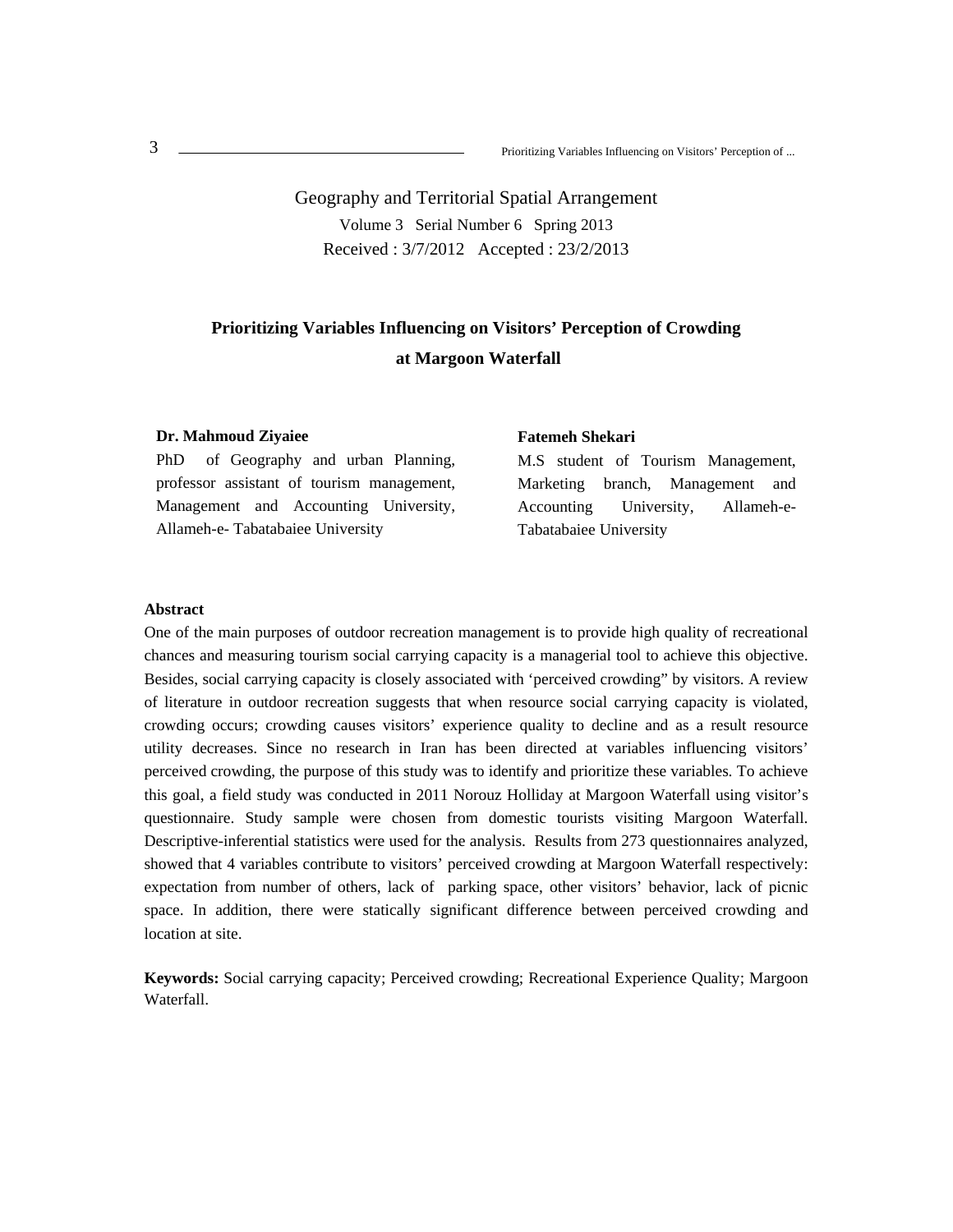## Geography and Territorial Spatial Arrangement Volume 3 Serial Number 6 Spring 2013 Received : 7/7/2012 Accepted : 12/3/2013

# **Analyzing the Consequences of Creating Special Economic Zones on Rural Economic Development, Case Study: Assaluyeh District of Kangan Township**

**Dr. Javad BazrAfshan**  Professor Assistant of Sistan & Baluchestan University

**Tayebe Mohammad Niya**  M.S degree of Geography and Rural planning , Sistan & Baluchestan University

#### **Abstract**

Locating the industrial projects next to the rural areas can cause the increase of employment, increase of incomes and preventing the villagers emigration to cities and therefore can provide the economical, social and cultural development and ultimately the sustained development of rural areas. The rural areas located in South Pars zone have experienced a great deal of changes after the establishment of such installations during the last 15 years. On this basis, necessitates the analysis of these consequences for development of proper and comprehensive programs for realization of rural development.

In this study, for analyzing the consequences and impacts of creating special economical zones on economical development of the villages, two villages of Assaluyeh and Nayband were selected as the statistical society and from this society, 10 villages were selected as the sample society and 184 questionnaires have been completed in these villages. The research methodology in this study is of descriptive- analytical method and spss software was used for data analyzing.

To determine the development rate of villages, numerical taxonomy model was used. The study results showed that the special economical zone of Energy Pars has been successful in creating employment, increase of occupational chances and stability of population in the neighboring villages while has not been successful in increasing the standard and welfare services in the villages

**Key words:** special zone, Rural economic Development, Assaluyeh ,Taxonomy.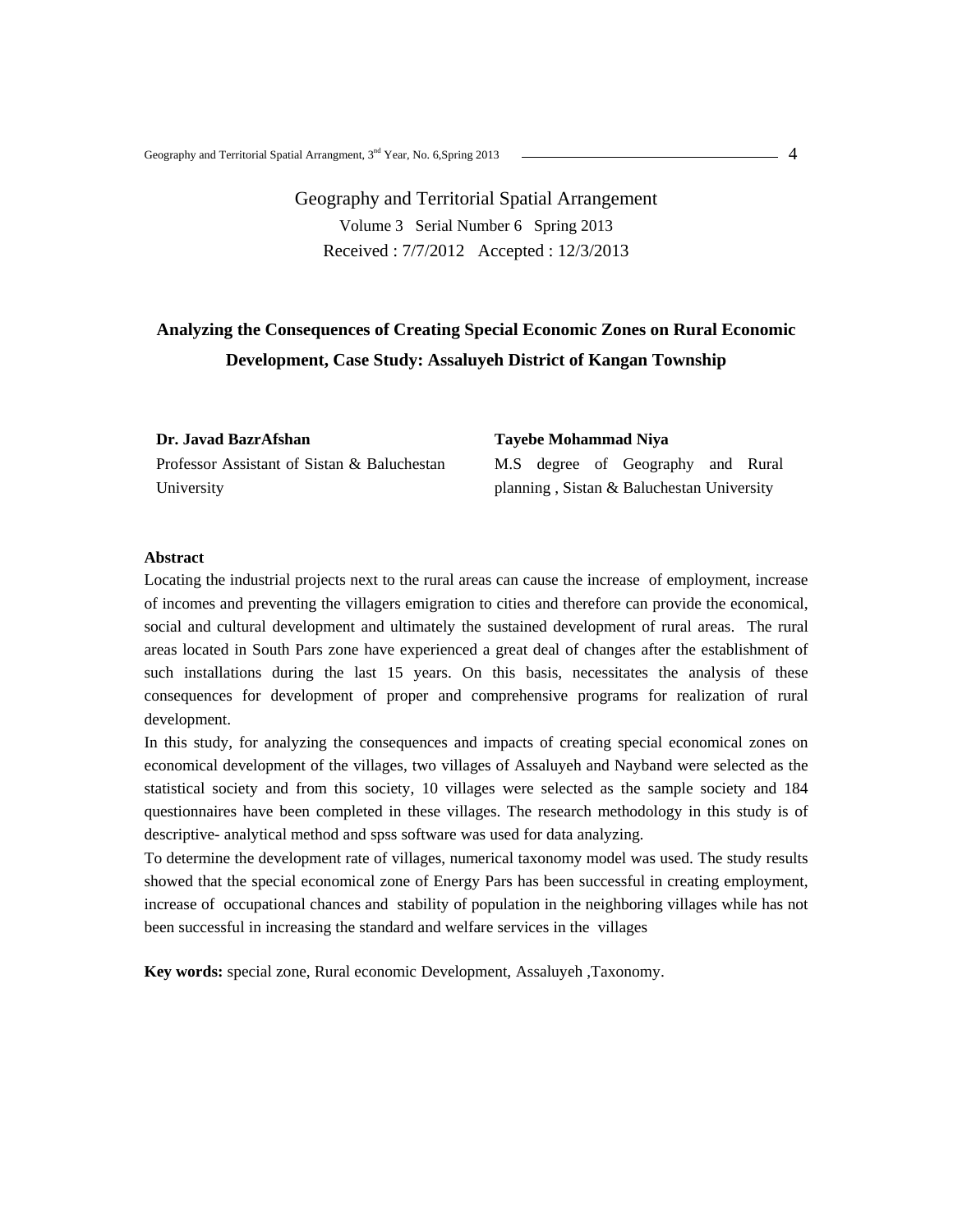## Geography and Territorial Spatial Arrangement Volume 3 Serial Number 6 Spring 2013 Received : 14/6/2012 Accepted : 7/2/2013

# **Study of Relationship Between Gemorphological Biology Mass and Nebkha Sedimentory Volume of Reaumaria Turcestanica in Kheir Abad Desert in Sirjan**

**Mohsen Poorkhosravani**  Ph.D Student of College of Geographical Science and Planning University of Isfahan **Dr. Abbas ali Vali**  Assistant Professor of Geomorphology University of Kashan

#### **Dr. Masoud Moayeri**

 Associate Professor at College of Geographical Science and Planning University of Isfahan

#### **Abstract**

Based on the Regression analysis results, the best factors which justifies the Nebkha volume are canopy cover and the plant height together with determinant coefficient 86% (formula 1).the canopy of the plant cover lonely with determinant coefficient 85% (formula 2) and the plant height with determinant factor 67% ( formula 3) are placed at the next stage from the view point of justifying Nebkha volume So reaumuria turcestanica with having canopy cover and moderate compaction is capable of producing new shoots to replace those buried by on blowing sand. In this way plant growth copes with the sand accumulation and establish nebkha mound. The witness of this pretension is strong relationship between canopy cover plant heights with nebkha morphometry characteristics.

Formula (1): V= 262.983L + 76.347H – 11085.474

Formula (2): V= 299.435 – 11141.297

Formula (3): V= 488.520H – 5054.452

V: Nebkha volume(cm3)

L: canopy cover(cm)

H: plant height(cm)

**Keywords:** Ecogeomorphology, Morphometry, Morphology, Nebkha, Sirjan.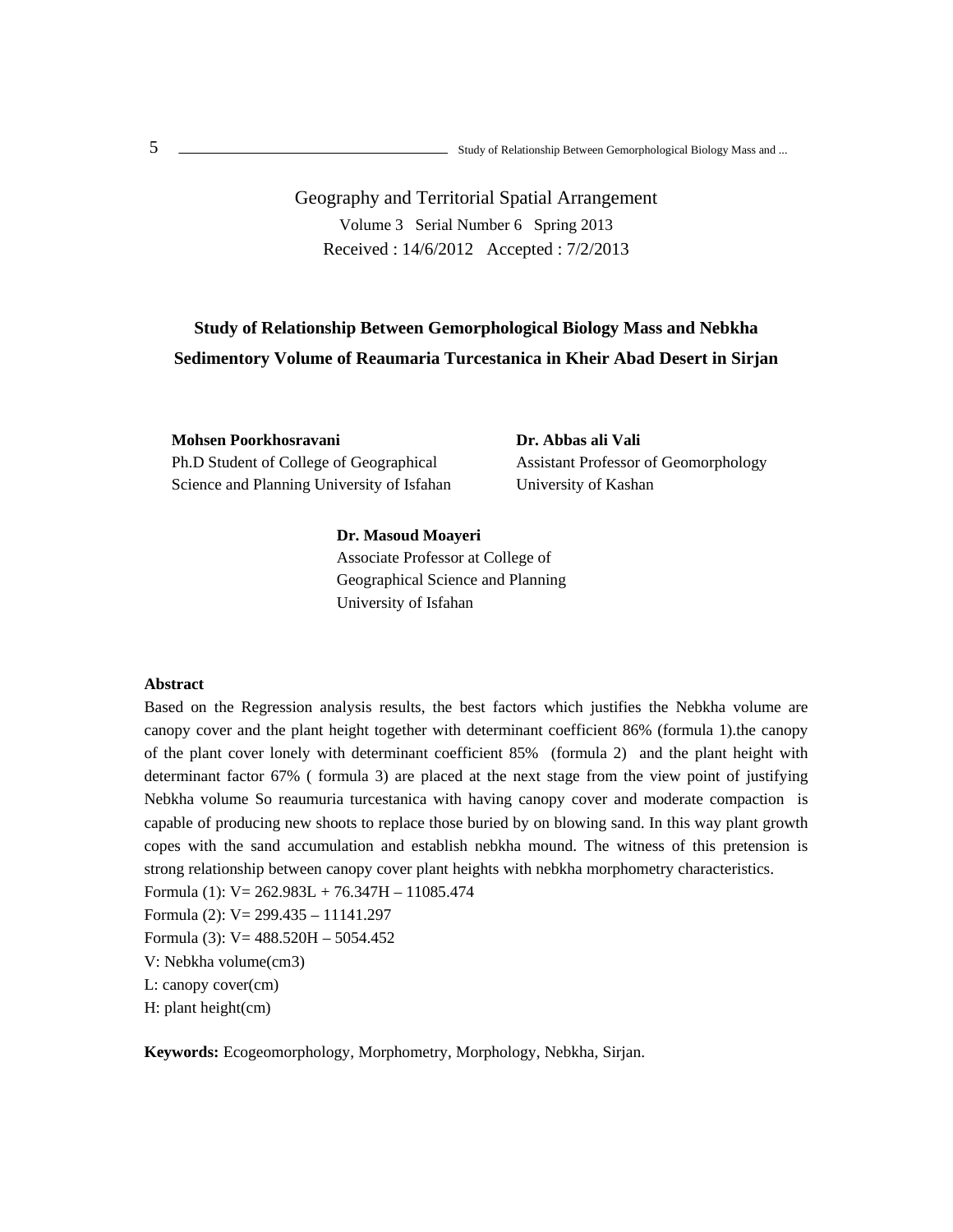Geography and Territorial Spatial Arrangement Volume 3 Serial Number 6 Spring 2013 Received : 10/7/2012 Accepted : 16/3/2013

# **Investigating the Effect of Land use Optimization on Decreasing the Erosion and Sedimentation in Cham Gardalan dam Watershed by Using GIS**

#### **Dr. Saleh Arekhi**

Assistant Professor, Department of Geography and information systems, Humanity sciences College, Golestan University, Goran, Iran

#### **Saleh Yousefi**

Ph.D Student Watershed Management, Faculty of Natural Resources, University of Tarbiat Modares, Noor, Iran

#### **Ghobad Rostamizad**

Ph.D Student of Watershed Management, Faculty of Natural Resources, University of Tehran

#### **Abstract**

Today, environmental degradation is one of the problems of human communities due to mismanagement in watersheds. Land use optimization is one of the appropriate strategies for achieving sustainable development and reduction of resources lose.The present study taken place in Cham Gardalan dam watershed of Ilam province with area of 46822 ha and in order to determine the most appropriate combination of land use, including gardens, irrigated cultivation, rainfed cultivation, rangeland and forest for the minimization of soil erosion. In this study, Based on objectives, intially, maps of topography, slope, direction elevation levels map, geology and etc. were prepared by using a GIS software.Then, the first two primary maps were prepared by ovelaying elevation levels on direction map and geological map on slope map, respectively. The primary maps were overlaid to obtain the basic map with 190 homogenous units.Then, at first, the rate of specific erosion and sedimentation and erosion severity was determined using the EPM model in the GIS environment. Present land uses and optimum ones that were detemined by a systematic land use evaluation and planning method were used in the model. The study showed that with adapting appropriate watershed management practices and land use planning, the total erosion and sedimentation rate may be lowered to around 401276 ton per year(about 54%) in the watershed. Therefore , if proper and compatible usages with natural and environmental conditions and to the aim of optimum use of nature be presented and selected, erosion in the watershed and finally the produced sediment in the watershed will decrease greatly.

**Key words:** land use optimazation, GIS, erosion and sedimentation, Cham Gardalan dam watershed, Ilam province.

6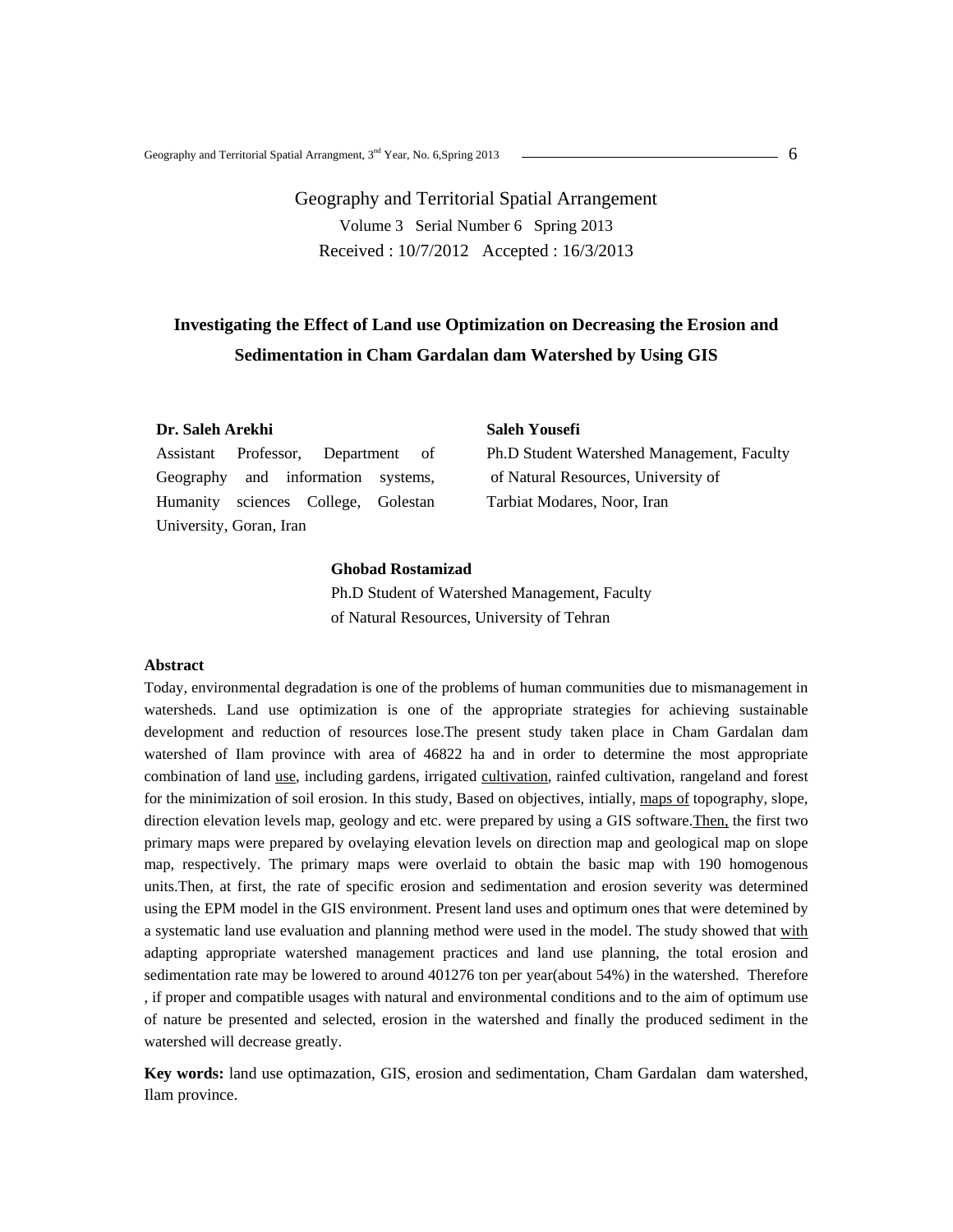Geography and Territorial Spatial Arrangement Volume 3 Serial Number 6 Spring 2013 Received : 17/7/2012 Accepted : 13/3/2013

# **Studying the Human and Natural Obstacles for Skeletal-Physical Development of the Cities by Using GIS, Case Study: Germitown Ship**

**Dr. Fariba Esfandiary**  Phd of Urban Planning Geography University of Tabriz

**Sogra Geddi**  M.S Student, Geomorphology, university of mohaghegh Ardabili

#### **Reyhan Mahbub**

M.S Student, Geography and Urban Planning university of mohaghegh Ardabili

#### **Abstract**

Today, uncontrolled and uneven physical development of the cities, has left various consequences and encountered the cities with specific problems and difficulties. Unauthorized construction, inadequate Neighborhood in usages, environmental pollution and the loss of agricultural lands, destruction of natural ecosystems and the expansion toward vulnerable urban zones from the view point of environmental hazards such as flood valleys, unstable slopes, river right, and ... are an example of the problems that we see today.

 Germi town ship, due to its geographical location and placing on the steep and mountainous zones has several limitations. Therefore, the survey and analysis of the various natural phenomena and human factors of the area, and ultimately presenting control strategies for logical dealing with these processes and the resulting limitations is necessary. To this aim, the present study has been performed for studying the proper areas for urban development by using GIS system. For spatial analysis and multi-scale evaluation, Edrisi software was used and for standardizing the values and homogenization of scales in drawing layers, standardization method based on membership degree in fuzzy function was used.

Critic method was used for weighting the criteria and Topsis technique has been used in final analysis of multi criteria evaluation (for suitable areas for urban development) and proper coordinates of urban planning has been determined.

The results showed that the urban development toward the North East is faced with limitations and restrictions due to confronting with fertilized agricultural lands, high level of ground waters and proximity to fault lines , and are not suitable for development. And with respect to other factors, in proportion with the development indices, the eastern and southern part of the city are considered as the most appropriate areas for urban development of Germi .

**Key words:** City Germi- Urban Development- natural and human Limitations – GIS.